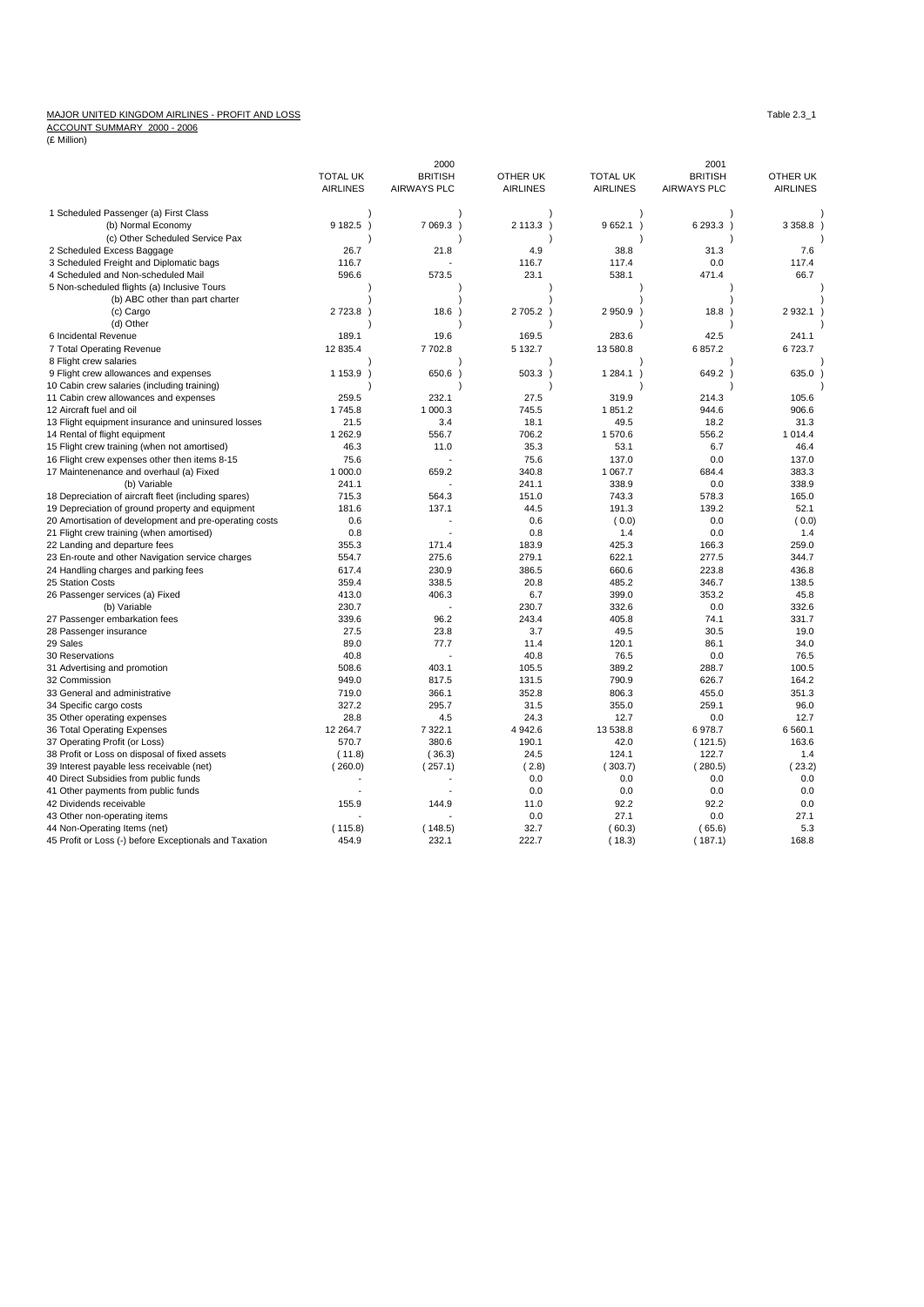## MAJOR UNITED KINGDOM AIRLINES - PROFIT AND LOSS TAble 2.3\_1

ACCOUNT SUMMARY 2000 - 2006

(£ Million)

|                                                        |                            | 2004               |                 |                 | 2005               |                 |
|--------------------------------------------------------|----------------------------|--------------------|-----------------|-----------------|--------------------|-----------------|
|                                                        | <b>TOTAL UK</b>            | <b>BRITISH</b>     | OTHER UK        | <b>TOTAL UK</b> | <b>BRITISH</b>     | OTHER UK        |
|                                                        | <b>AIRLINES</b>            | <b>AIRWAYS PLC</b> | <b>AIRLINES</b> | <b>AIRLINES</b> | <b>AIRWAYS PLC</b> | <b>AIRLINES</b> |
| 1 Scheduled Passenger (a) First Class                  |                            |                    |                 |                 |                    |                 |
| (b) Normal Economy                                     | 10 201.4<br>$\lambda$      | 6161.5             | 4 0 39.9 )      | 11 557.2 )      | 6783.8             | 4 773.4         |
| (c) Other Scheduled Service Pax                        |                            |                    |                 |                 |                    |                 |
| 2 Scheduled Excess Baggage                             | 41.0                       | 17.4               | 23.5            | 37.2            | 20.3               | 17.0            |
| 3 Scheduled Freight and Diplomatic bags                | 131.9                      |                    | 131.9           | 177.1           | 0.0                | 177.1           |
| 4 Scheduled and Non-scheduled Mail                     | 501.4                      | 482.1              | 19.3            | 519.8           | 497.8              | 22.1            |
| 5 Non-scheduled flights (a) Inclusive Tours            |                            |                    |                 |                 |                    |                 |
| (b) ABC other than part charter                        |                            |                    |                 |                 |                    |                 |
| (c) Cargo                                              | 3 2 4 8 . 6                | 7.3                | 3 241.3 )       | 3 171.8         | 5.0                | 3 166.8         |
| (d) Other                                              |                            |                    |                 |                 |                    |                 |
| 6 Incidental Revenue                                   | 213.9                      | 14.1               | 199.8           | 300.9           | 17.5               | 283.5           |
|                                                        | 14 338.2                   |                    |                 | 15 764.1        |                    |                 |
| 7 Total Operating Revenue                              |                            | 6 682.5            | 7 655.7         |                 | 7 3 2 4 . 3        | 8 4 3 9.9       |
| 8 Flight crew salaries                                 |                            |                    |                 |                 |                    |                 |
| 9 Flight crew allowances and expenses                  | 1 4 0 5.1<br>$\rightarrow$ | 714.1              | 691.0<br>J.     | 1 520.9 )       | 744.5)             | 776.4           |
| 10 Cabin crew salaries (including training)            |                            |                    |                 |                 |                    |                 |
| 11 Cabin crew allowances and expenses                  | 317.6                      | 209.8              | 107.9           | 344.9           | 226.3              | 118.6           |
| 12 Aircraft fuel and oil                               | 2 153.1                    | 1 0 3 6.2          | 1 1 1 7 .0      | 3 2 5 5.9       | 1 508.2            | 1 747.7         |
| 13 Flight equipment insurance and uninsured losses     | 55.1                       | 9.2                | 45.9            | 56.5            | 13.7               | 42.8            |
| 14 Rental of flight equipment                          | 1 2 8 6.9                  | 371.8              | 915.1           | 1 275.5         | 336.1              | 939.4           |
| 15 Flight crew training (when not amortised)           | 36.3                       | 1.5                | 34.8            | 45.0            | 8.3                | 36.7            |
| 16 Flight crew expenses other then items 8-15          | 310.7                      |                    | 310.7           | 322.0           | 0.0                | 322.0           |
| 17 Maintenenance and overhaul (a) Fixed                | 873.5                      | 616.3              | 257.2           | 818.6           | 565.6              | 252.9           |
| (b) Variable                                           | 511.4                      |                    | 511.4           | 528.4           | 0.0                | 528.4           |
| 18 Depreciation of aircraft fleet (including spares)   | 657.8                      | 478.4              | 179.5           | 711.6           | 544.7              | 166.9           |
| 19 Depreciation of ground property and equipment       | 172.8                      | 138.9              | 33.8            | 173.5           | 140.8              | 32.8            |
| 20 Amortisation of development and pre-operating costs | (0.1)                      |                    | (0.1)           | 6.7             | 0.0                | 6.7             |
| 21 Flight crew training (when amortised)               | 4.3                        |                    | 4.3             | 0.1             | 0.0                | 0.1             |
| 22 Landing and departure fees                          | 401.7                      | 158.5              | 243.2           | 442.8           | 165.7              | 277.1           |
| 23 En-route and other Navigation service charges       | 811.6                      | 289.5              | 522.1           | 846.8           | 299.7              | 547.1           |
| 24 Handling charges and parking fees                   | 744.5                      | 196.4              | 548.1           | 791.8           | 208.2              | 583.6           |
| 25 Station Costs                                       | 487.3                      | 386.2              | 101.1           | 560.3           | 450.2              | 110.2           |
| 26 Passenger services (a) Fixed                        | 317.2                      | 292.1              | 25.1            | 315.6           | 294.2              | 21.4            |
| (b) Variable                                           | 273.5                      |                    | 273.5           | 239.3           | 0.0                | 239.3           |
| 27 Passenger embarkation fees                          | 480.9                      | 24.6               | 456.3           | 486.6           | 20.9               | 465.7           |
| 28 Passenger insurance                                 | 79.9                       | 41.0               | 38.9            | 74.4            | 29.4               | 44.9            |
| 29 Sales                                               | 92.0                       | 55.1               | 37.0            | 83.2            | 40.3               | 42.9            |
| 30 Reservations                                        | 86.0                       |                    | 86.0            | 81.7            | 0.0                | 81.7            |
| 31 Advertising and promotion                           | 303.2                      | 190.4              | 112.8           | 297.2           | 175.5              | 121.7           |
| 32 Commission                                          | 468.7                      | 365.7              | 103.0           | 432.9           | 336.1              | 96.8            |
| 33 General and administrative                          | 874.3                      | 395.2              | 479.2           | 887.3           | 427.5              | 459.7           |
| 34 Specific cargo costs                                | 213.1                      | 161.0              | 52.1            | 142.0           | 87.3               | 54.7            |
| 35 Other operating expenses                            | (4.1)                      | (0.8)              | (3.2)           | (18.0)          | (8.1)              | (9.9)           |
| 36 Total Operating Expenses                            | 13 4 14.1                  | 6 130.8            | 7 283.3         | 14 723.4        | 6615.2             | 8 108.3         |
| 37 Operating Profit (or Loss)                          | 924.1                      | 551.7              | 372.4           | 1 040.7         | 709.1              | 331.6           |
|                                                        |                            | (68.6)             | 2.7             | 48.6            | 51.2               |                 |
| 38 Profit or Loss on disposal of fixed assets          | (65.9)                     |                    |                 |                 |                    | (2.6)           |
| 39 Interest payable less receivable (net)              | (190.1)                    | (199.8)            | 9.7             | (179.5)         | (203.7)            | 24.2            |
| 40 Direct Subsidies from public funds                  |                            |                    | 0.0             | 0.0             | 0.0                | 0.0             |
| 41 Other payments from public funds                    |                            |                    | 0.0             | 0.0             | 0.0                | 0.0             |
| 42 Dividends receivable                                | 39.0                       | 39.0               | 0.0             | 9.3             | 9.3                | 0.0             |
| 43 Other non-operating items                           | (33.7)                     |                    | (33.7)          | 5.0             | 2.5                | 2.5             |
| 44 Non-Operating Items (net)                           | (250.7)                    | (229.4)            | (21.3)          | (116.7)         | (140.7)            | 24.0            |
| 45 Profit or Loss (-) before Exceptionals and Taxation | 673.4                      | 322.3              | 351.1           | 924.0           | 568.4              | 355.6           |

NOTES

2000 - British World Airlines financial report cover a 10 month period. 2000 - British Airways Consolidated includes British Airways (Euro Ops) LGW results.

2001 - British Regional Airlines Ltd financial report covers a 15 month period

2001 - Thomas Cook Airlines Ltd financial report covers a 10 month period

2002 - Go Fly Ltd financial report covers a 4 month period<br>2003 - Monarch Airlines report covers a 18 month period.<br>2003 - Virgin Atlantic Airways Ltd report covers a 10 month period<br>2004 - BMI British Midland includes Bmi

2004 - My Travel Airways Ltd report covers a 13 month period

2005 - Astraeus Ltd report covers a 13 month period. 2006 - Astraeus Ltd report covers a 13 month period.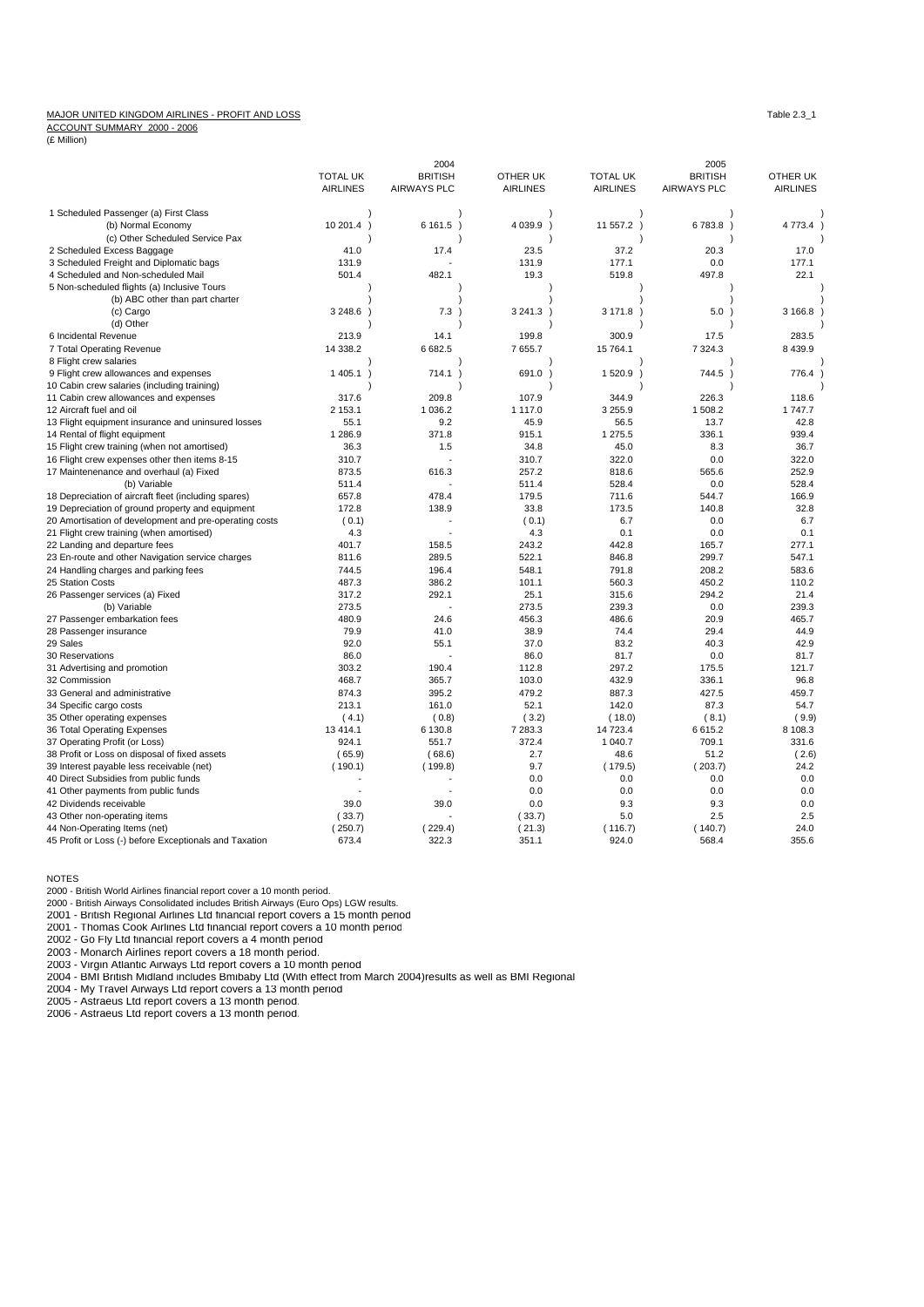|                         | 2002               |                 |                          | 2003               |                 |
|-------------------------|--------------------|-----------------|--------------------------|--------------------|-----------------|
| <b>TOTAL UK</b>         | <b>BRITISH</b>     | OTHER UK        | <b>TOTAL UK</b>          | <b>BRITISH</b>     | OTHER UK        |
| <b>AIRLINES</b>         | <b>AIRWAYS PLC</b> | <b>AIRLINES</b> | <b>AIRLINES</b>          | <b>AIRWAYS PLC</b> | <b>AIRLINES</b> |
| $\lambda$               |                    |                 | $\lambda$                |                    |                 |
| 9012.1)<br>$\lambda$    | 5 962.2 )          | 3 049.9 )       | 9 4 1 5.4 )<br>$\lambda$ | 5917.7)            | 3 497.7 )       |
| 31.2                    | 24.1               | 7.1             | 28.1                     | 22.9               | 5.2             |
| 117.6                   | 0.0                | 117.6           | 110.0                    |                    | 110.0           |
| 536.5<br>$\mathcal{E}$  | 472.6              | 63.9            | 514.1                    | 462.7              | 51.4            |
|                         |                    |                 |                          |                    |                 |
| 2774.8)                 | 23.1<br>$\lambda$  | 2751.7)         | 3 250.1<br>$\lambda$     | 18.2)              | 3 2 3 1.9 )     |
| 249.8                   | 9.2                | 240.7           | 261.9                    | 13.0               | 248.9           |
| 12 722.0                | 6 491.2            | 6 230.8         | 13 579.6                 | 6 4 3 4.6          | 7 145.1         |
| $\lambda$<br>$1144.0$ ) | 591.8<br>$\lambda$ | 552.2           | $\lambda$<br>$1303.9$ )  | $645.3$ )          | 658.5           |
| $\lambda$               |                    |                 | ١                        | ١                  |                 |
| 291.3                   | 207.9              | 83.4            | 304.8                    | 209.0              | 95.8            |
| 1589.4                  | 781.4              | 808.0           | 1780.1                   | 844.4              | 935.7           |
| 87.5                    | 25.7               | 61.9            | 68.5                     | 12.8               | 55.7            |
| 1521.4                  | 614.4              | 907.0           | 1 342.1                  | 407.7              | 934.5           |
| 25.1                    | 2.7                | 22.4            | 33.0                     | 4.8                | 28.2            |
| 115.1                   | 0.0                | 115.1           | 143.3                    | L.                 | 143.3           |
| 956.9                   | 644.5              | 312.4           | 865.8                    | 624.6              | 241.2           |
| 321.1                   | 0.0                | 321.1           | 484.0                    |                    | 484.0           |
| 703.6                   | 552.8              | 150.8           | 674.8                    | 493.7              | 181.1           |
| 179.1                   | 135.5              | 43.6            | 175.0                    | 135.8              | 39.2            |
| (1.9)                   | 0.0                | (1.9)           | 1.3                      |                    | 1.3             |
| 0.1                     | 0.0                | 0.1             | 0.6                      |                    | 0.6             |
| 369.4                   | 152.7              | 216.7           | 393.2                    | 153.7              | 239.5           |
| 600.0                   | 276.6              | 323.4           | 726.0                    | 277.2              | 448.8           |
| 597.8                   | 216.1              | 381.6           | 704.5                    | 202.2              | 502.3           |
| 438.1                   | 341.6              | 96.6            | 466.8                    | 375.6<br>304.4     | 91.2            |
| 342.6<br>293.4          | 308.5<br>0.0       | 34.1            | 316.2                    |                    | 11.8            |
| 426.6                   | 59.8               | 293.4<br>366.8  | 304.4<br>459.6           | 27.9               | 304.4<br>431.7  |
| 90.7                    | 49.0               | 41.7            | 103.5                    | 49.2               | 54.3            |
| 116.1                   | 79.2               | 37.0            | 99.6                     | 62.6               | 37.0            |
| 82.6                    | 0.0                | 82.6            | 77.8                     | ÷,                 | 77.8            |
| 341.9                   | 251.3              | 90.7            | 321.4                    | 228.4              | 93.0            |
| 651.0                   | 524.2              | 126.7           | 549.3                    | 430.8              | 118.5           |
| 506.1                   | 148.9              | 357.2           | 791.6                    | 291.2              | 500.4           |
| 301.1                   | 212.1              | 89.1            | 365.4                    | 213.7              | 151.8           |
| (14.5)                  | 0.7                | (15.2)          | 11.1                     | (0.4)              | 11.5            |
| 12 075.4                | 6 177.2            | 5 898.2         | 12 867.2                 | 5 9 9 4.6          | 6872.7          |
| 646.6                   | 314.0              | 332.6           | 712.4                    | 440.0              | 272.4           |
| 51.0                    | 53.7               | (2.7)           | (69.9)                   | (93.0)             | 23.1            |
| (260.9)                 | (277.4)            | 16.5            | (187.1)                  | (192.7)            | 5.6             |
| 0.0                     | 0.0                |                 |                          |                    |                 |
| 0.0                     | 0.0                |                 |                          |                    |                 |
| (75.8)                  | (75.8)             | 0.0             | 49.0                     | 47.0               | 2.1             |
| (12.2)                  | 0.0                | (12.2)          | (20.3)                   |                    | (20.3)          |
| (297.9)                 | (299.5)            | 1.6             | (228.3)                  | (238.7)            | 10.4            |
| 348.7                   | 14.5               | 334.3           | 484.1                    | 201.2              | 282.9           |